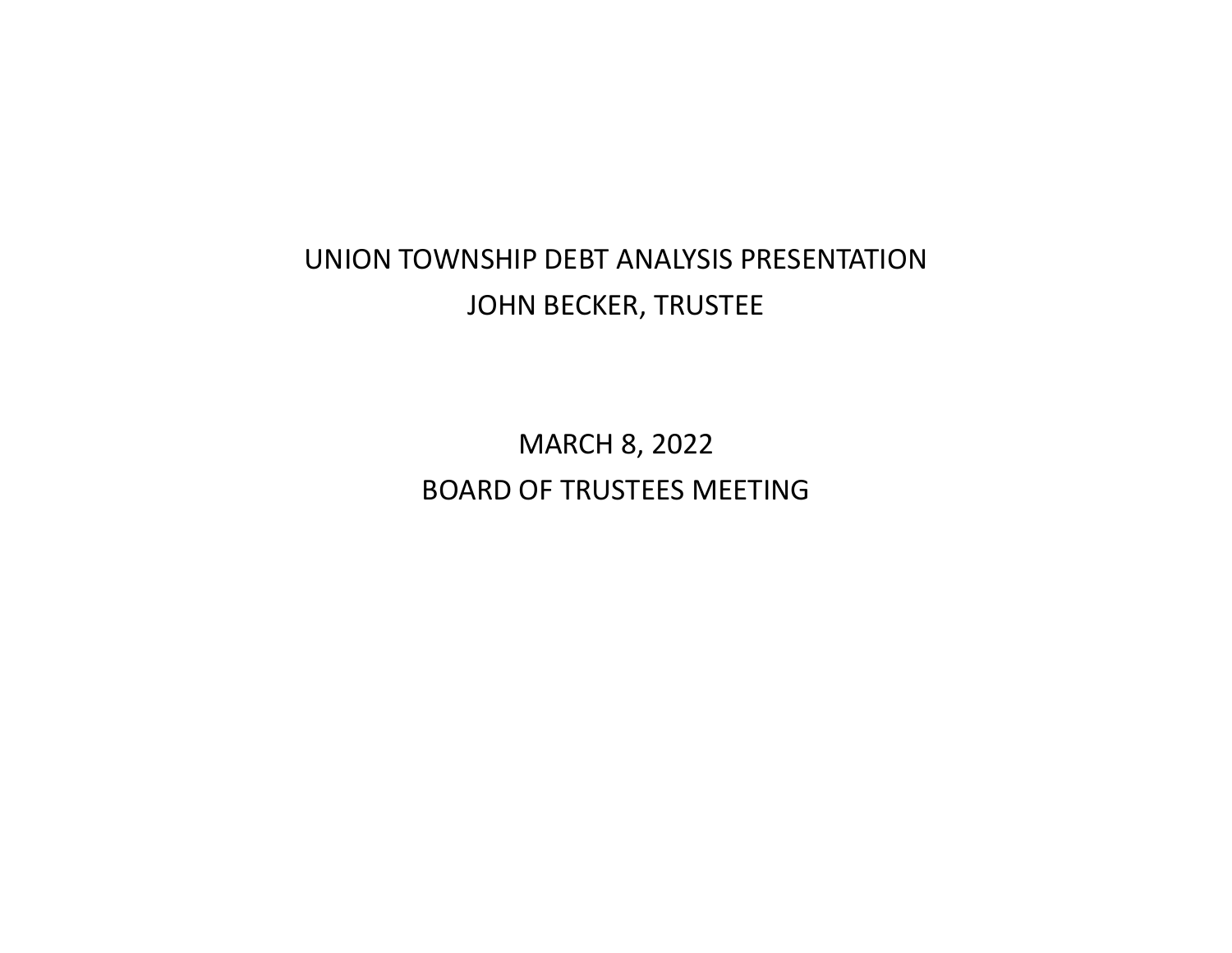

## SUMMARY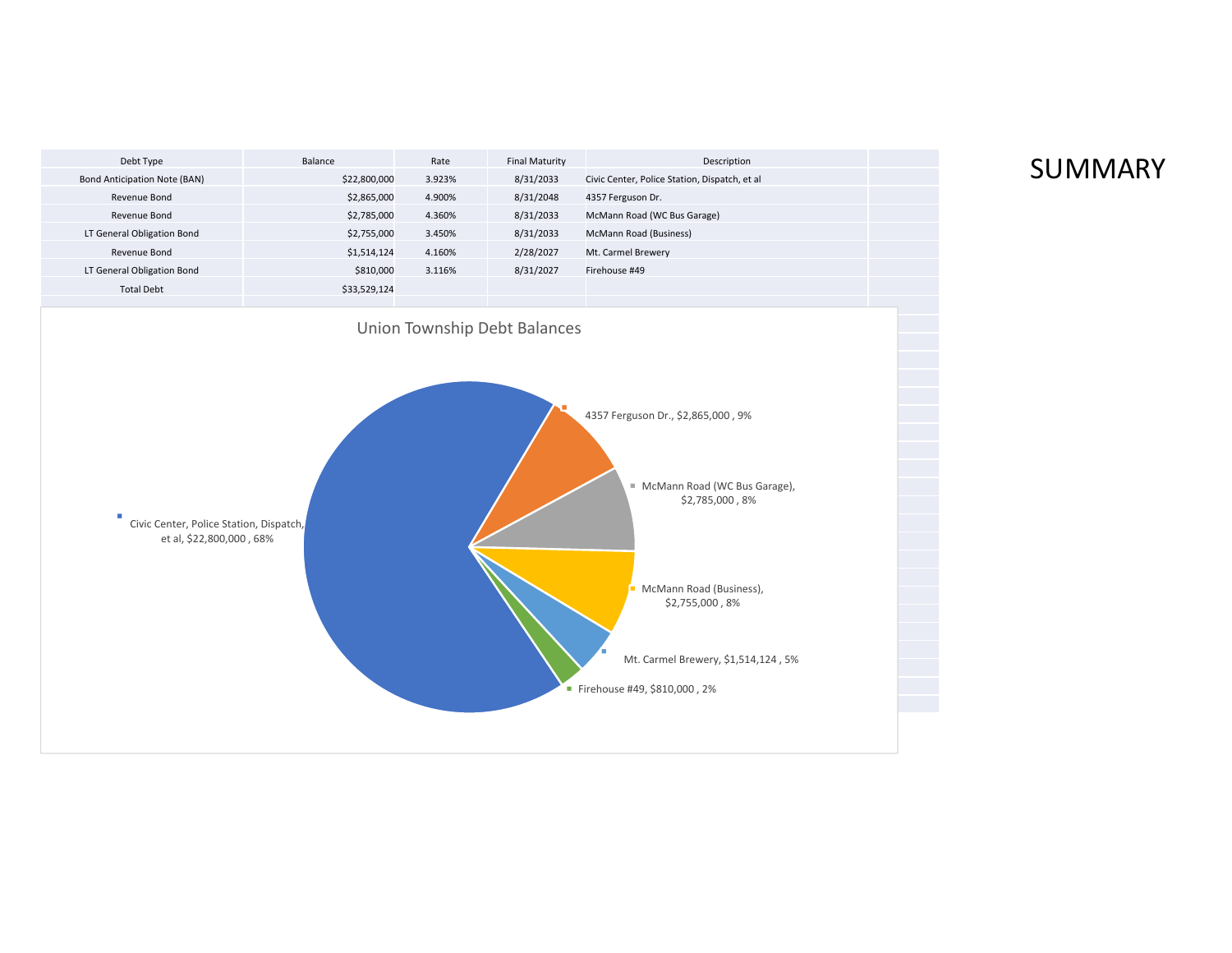# AMORTIZATION SCHEDULE

|      |              |                                      | McMann WC   | McMann          | Mt. Carmel     |               |                      |
|------|--------------|--------------------------------------|-------------|-----------------|----------------|---------------|----------------------|
| Year |              | Civic Center et al 4357 Ferguson Dr. | <b>Bus</b>  | <b>Business</b> | <b>Brewing</b> | Firehouse #49 | <b>Total Balance</b> |
| 2021 | \$22,800,000 | \$2,865,000                          | \$2,785,000 | \$2,755,000     | \$1,514,124    | \$810,000     | \$33,529,124         |
| 2022 | \$21,490,000 | \$2,810,000                          | \$2,605,000 | \$2,565,000     | \$1,262,100    | \$675,000     | \$31,407,100         |
| 2023 | \$20,025,000 | \$2,750,000                          | \$2,415,000 | \$2,370,000     | \$999,335      | \$540,000     | \$29,099,335         |
| 2024 | \$18,505,000 | \$2,690,000                          | \$2,215,000 | \$2,165,000     | \$725,487      | \$405,000     | \$26,705,487         |
| 2025 | \$16,930,000 | \$2,625,000                          | \$2,010,000 | \$1,955,000     | \$439,850      | \$270,000     | \$24,229,850         |
| 2026 | \$15,180,000 | \$2,560,000                          | \$1,795,000 | \$1,740,000     | \$142,038      | \$135,000     | \$21,552,038         |
| 2027 | \$13,365,000 | \$2,490,000                          | \$1,570,000 | \$1,515,000     | \$0            | \$0           | \$18,940,000         |
| 2028 | \$11,480,000 | \$2,415,000                          | \$1,335,000 | \$1,285,000     |                |               | \$16,515,000         |
| 2029 | \$9,405,000  | \$2,340,000                          | \$1,090,000 | \$1,045,000     |                |               | \$13,880,000         |
| 2030 | \$7,250,000  | \$2,260,000                          | \$835,000   | \$795,000       |                |               | \$11,140,000         |
| 2031 | \$5,020,000  | \$2,175,000                          | \$570,000   | \$540,000       |                |               | \$8,305,000          |
| 2032 | \$2,575,000  | \$2,090,000                          | \$290,000   | \$275,000       |                |               | \$5,230,000          |
| 2033 | \$0          | \$2,000,000                          | \$0         | \$0             |                |               | \$2,000,000          |
| 2034 |              | \$1,905,000                          |             |                 |                |               | \$1,905,000          |
| 2035 |              | \$1,805,000                          |             |                 |                |               | \$1,805,000          |
| 2036 |              | \$1,705,000                          |             |                 |                |               | \$1,705,000          |
| 2037 |              | \$1,600,000                          |             |                 |                |               | \$1,600,000          |
| 2038 |              | \$1,485,000                          |             |                 |                |               | \$1,485,000          |
| 2039 |              | \$1,365,000                          |             |                 |                |               | \$1,365,000          |
| 2040 |              | \$1,240,000                          |             |                 |                |               | \$1,240,000          |
| 2041 |              | \$1,110,000                          |             |                 |                |               | \$1,110,000          |
| 2042 |              | \$975,000                            |             |                 |                |               | \$975,000            |
| 2043 |              | \$830,000                            |             |                 |                |               | \$830,000            |
| 2044 |              | \$680,000                            |             |                 |                |               | \$680,000            |
| 2045 |              | \$520,000                            |             |                 |                |               | \$520,000            |
| 2046 |              | \$355,000                            |             |                 |                |               | \$355,000            |
| 2047 |              | \$180,000                            |             |                 |                |               | \$180,000            |
| 2048 |              | \$0                                  |             |                 |                |               | \$0                  |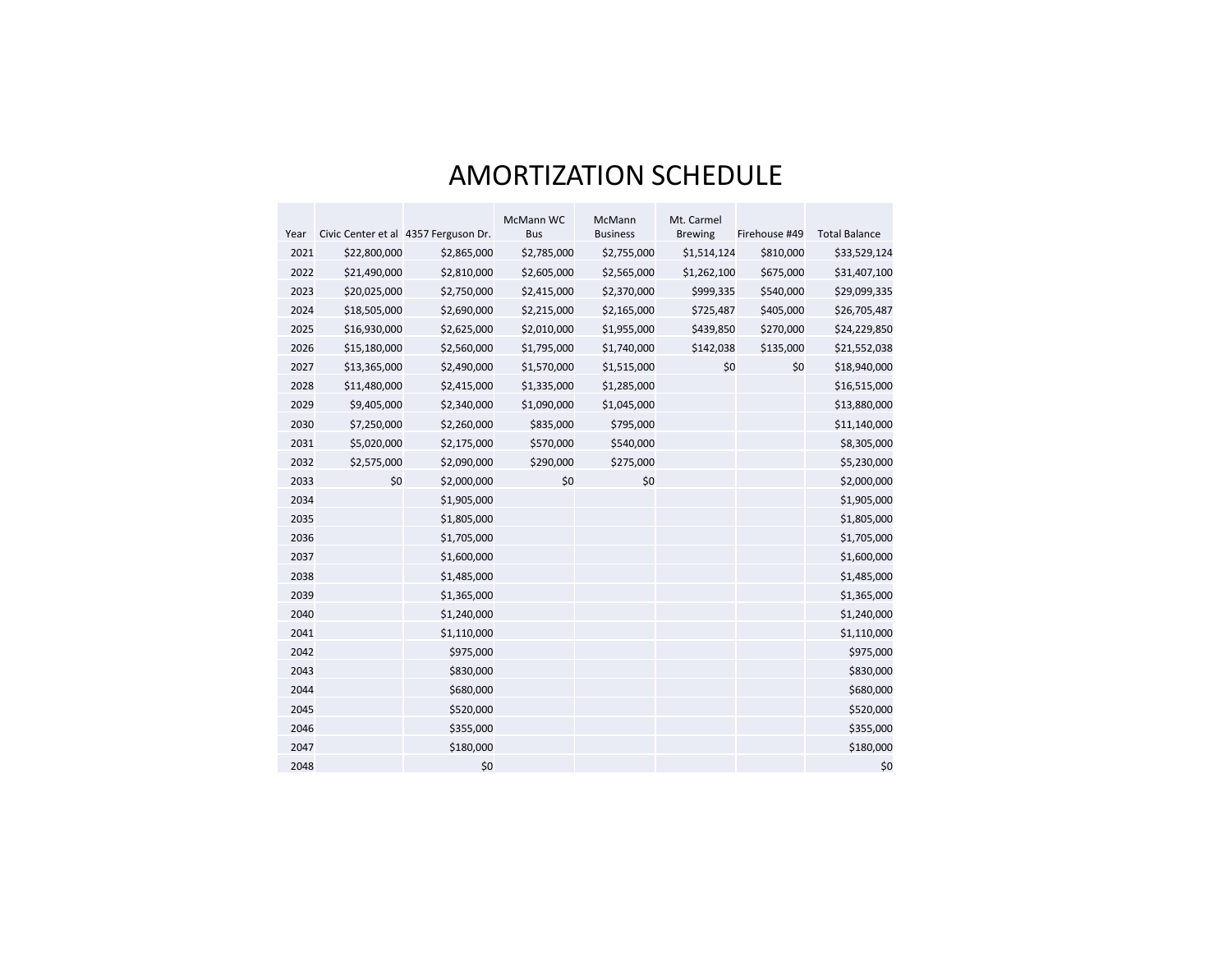#### AMORTIZATION GRAPH

Union Township Total Debt Balance

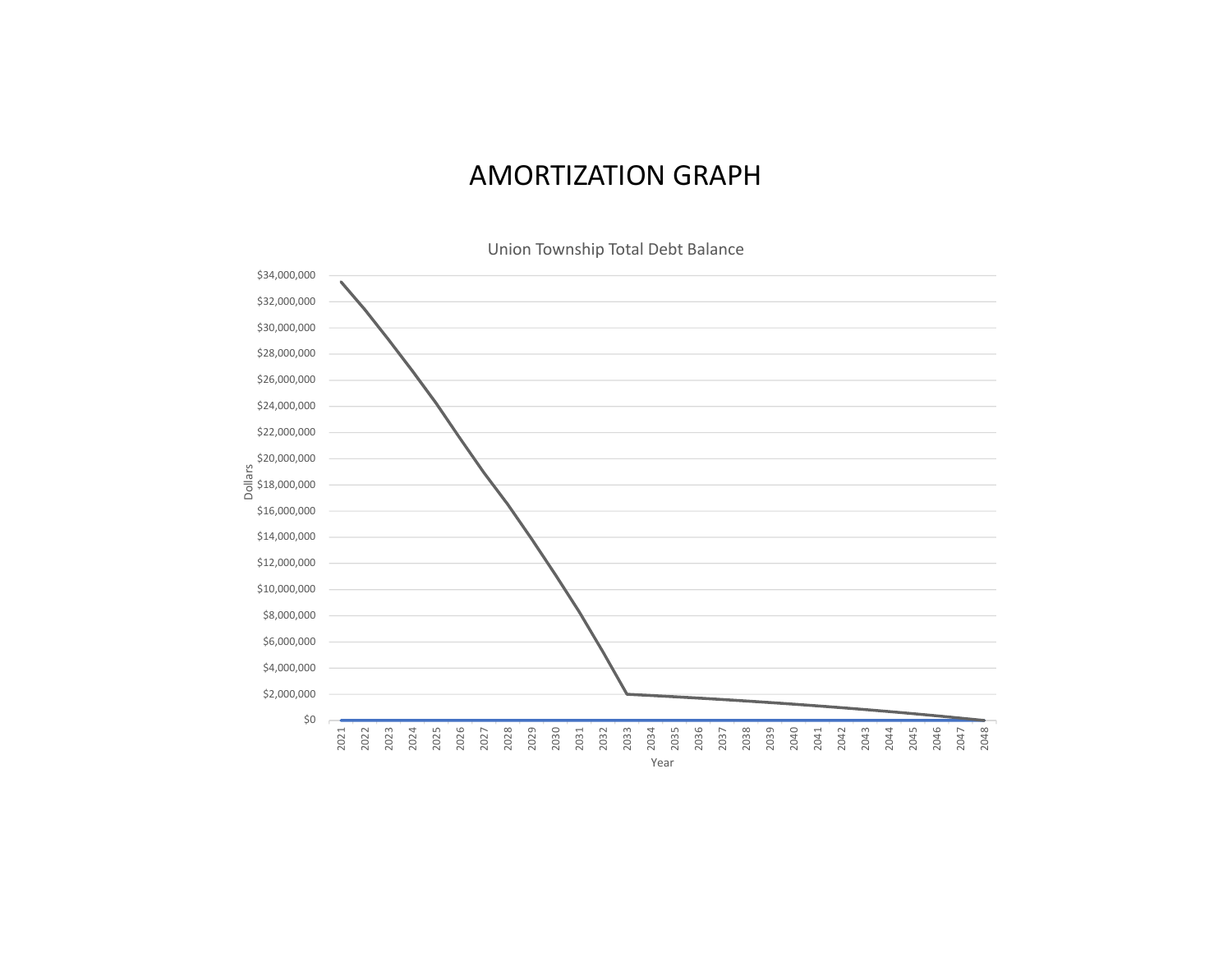## DEBT ANALYSIS PRINCIPAL & INTEREST

|      | Civic Center et al |           | 4357 Ferguson Dr. |           | McMann WC Bus |           | <b>McMann Business</b> |          | Mt. Carmel Brewing |          | Firehouse #49 |          |                                    |
|------|--------------------|-----------|-------------------|-----------|---------------|-----------|------------------------|----------|--------------------|----------|---------------|----------|------------------------------------|
|      |                    |           |                   |           |               |           |                        |          |                    |          |               |          |                                    |
| Year | Principal          | Interest  | Principal         | Interest  | Principal     | Interest  | Principal              | Interest | Principal          | Interest | Principal     | Interest | <b>Total Debt Service</b><br>(P&I) |
| 2022 | \$1,310,000        | \$894,444 | \$55,000          | \$133,473 | \$180,000     | \$121,426 | \$190,000              | \$95,048 | \$252,024          | \$61,224 | \$135,000     | \$24,188 | \$3,451,827                        |
| 2023 | \$1,465,000        | \$843,053 | \$60,000          | \$131,174 | \$190,000     | \$113,578 | \$195,000              | \$88,493 | \$262,765          | \$50,482 | \$135,000     | \$19,981 | \$3,554,525                        |
| 2024 | \$1,520,000        | \$785,581 | \$60,000          | \$128,666 | \$200,000     | \$105,294 | \$205,000              | \$81,765 | \$273,847          | \$39,400 | \$135,000     | \$15,775 | \$3,550,328                        |
| 2025 | \$1,575,000        | \$725,951 | \$65,000          | \$126,158 | \$205,000     | \$96,574  | \$210,000              | \$74,693 | \$285,637          | \$27,610 | \$135,000     | \$11,568 | \$3,538,191                        |
| 2026 | \$1,750,000        | \$664,164 | \$65,000          | \$123,441 | \$215,000     | \$87,636  | \$215,000              | \$67,448 | \$297,812          | \$15,435 | \$135,000     | \$7,362  | \$3,643,297                        |
| 2027 | \$1,815,000        | \$595,511 | \$70,000          | \$120,724 | \$225,000     | \$78,262  | \$225,000              | \$60,030 | \$142,039          | \$1,461  | \$135,000     | \$3,155  | \$3,471,182                        |
| 2028 | \$1,885,000        | \$524,309 | \$75,000          | \$117,798 | \$235,000     | \$68,452  | \$230,000              | \$52,268 |                    |          |               |          | \$3,187,826                        |
| 2029 | \$2,075,000        | \$450,360 | \$75,000          | \$114,663 | \$245,000     | \$58,206  | \$240,000              | \$44,333 |                    |          |               |          | \$3,302,562                        |
| 2030 | \$2,155,000        | \$368,958 | \$80,000          | \$111,528 | \$255,000     | \$47,524  | \$250,000              | \$36,053 |                    |          |               |          | \$3,304,063                        |
| 2031 | \$2,230,000        | \$284,418 | \$85,000          | \$108,184 | \$265,000     | \$36,406  | \$255,000              | \$27,428 |                    |          |               |          | \$3,291,435                        |
| 2032 | \$2,445,000        | \$196,935 | \$85,000          | \$104,631 | \$280,000     | \$24,852  | \$265,000              | \$18,630 |                    |          |               |          | \$3,420,048                        |
| 2033 | \$2,575,000        | \$101,017 | \$90,000          | \$101,078 | \$290,000     | \$12,644  | \$275,000              | \$9,488  |                    |          |               |          | \$3,454,227                        |
| 2034 |                    |           | \$95,000          | \$97,316  |               |           |                        |          |                    |          |               |          | \$192,316                          |
| 2035 |                    |           | \$100,000         | \$93,345  |               |           |                        |          |                    |          |               |          | \$193,345                          |
| 2036 |                    |           | \$100,000         | \$88,445  |               |           |                        |          |                    |          |               |          | \$188,445                          |
| 2037 |                    |           | \$105,000         | \$83,545  |               |           |                        |          |                    |          |               |          | \$188,545                          |
| 2038 |                    |           | \$115,000         | \$78,400  |               |           |                        |          |                    |          |               |          | \$193,400                          |
| 2039 |                    |           | \$120,000         | \$72,765  |               |           |                        |          |                    |          |               |          | \$192,765                          |
| 2040 |                    |           | \$125,000         | \$66,885  |               |           |                        |          |                    |          |               |          | \$191,885                          |
| 2041 |                    |           | \$130,000         | \$60,760  |               |           |                        |          |                    |          |               |          | \$190,760                          |
| 2042 |                    |           | \$135,000         | \$54,390  |               |           |                        |          |                    |          |               |          | \$189,390                          |
| 2043 |                    |           | \$145,000         | \$47,775  |               |           |                        |          |                    |          |               |          | \$192,775                          |
| 2044 |                    |           | \$150,000         | \$40,670  |               |           |                        |          |                    |          |               |          | \$190,670                          |
| 2045 |                    |           | \$160,000         | \$33,320  |               |           |                        |          |                    |          |               |          | \$193,320                          |
| 2046 |                    |           | \$165,000         | \$25,480  |               |           |                        |          |                    |          |               |          | \$190,480                          |
| 2047 |                    |           | \$175,000         | \$17,395  |               |           |                        |          |                    |          |               |          | \$192,395                          |
| 2048 |                    |           | \$180,000         | \$8,820   |               |           |                        |          |                    |          |               |          | \$188,820                          |